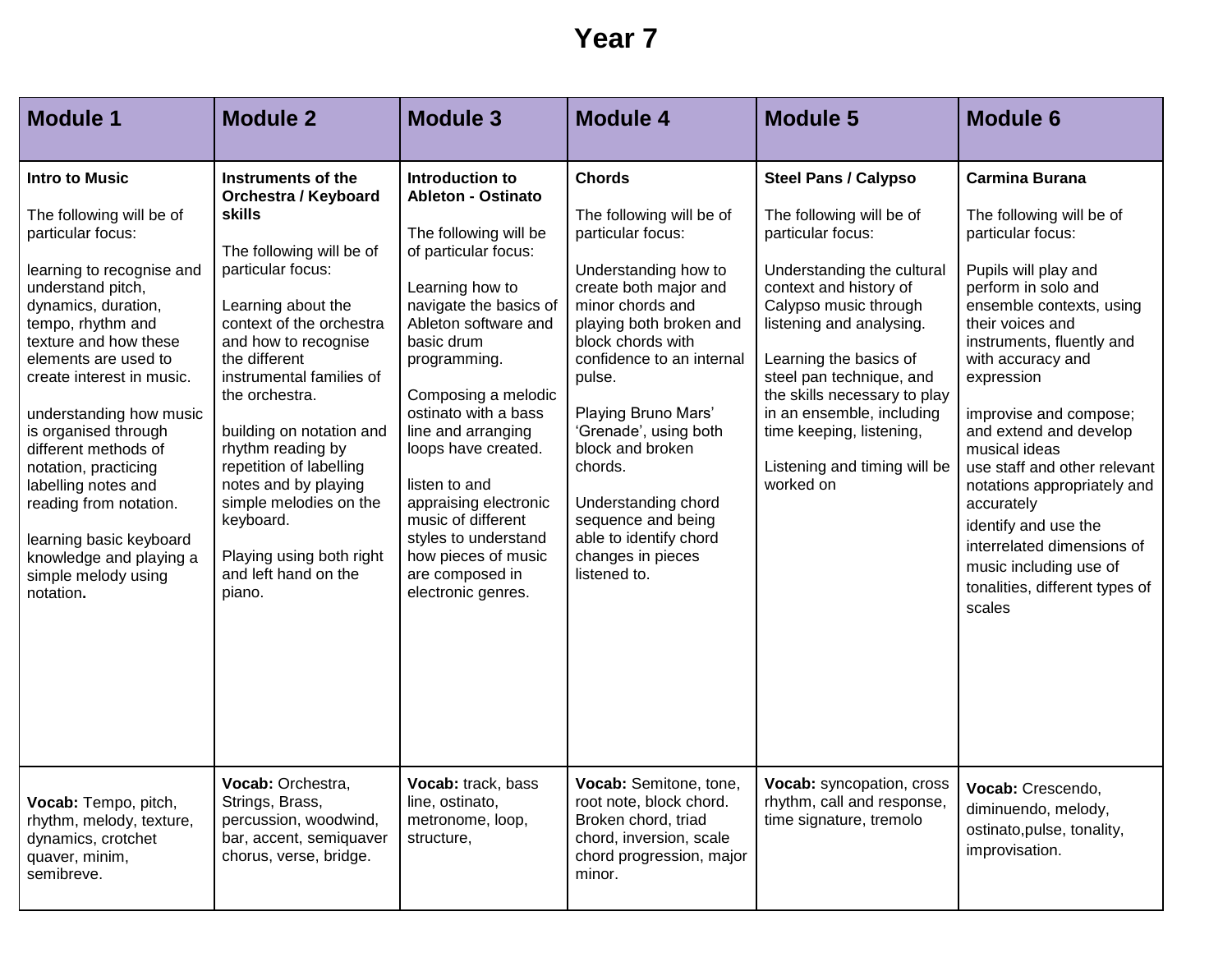## **Year 8**